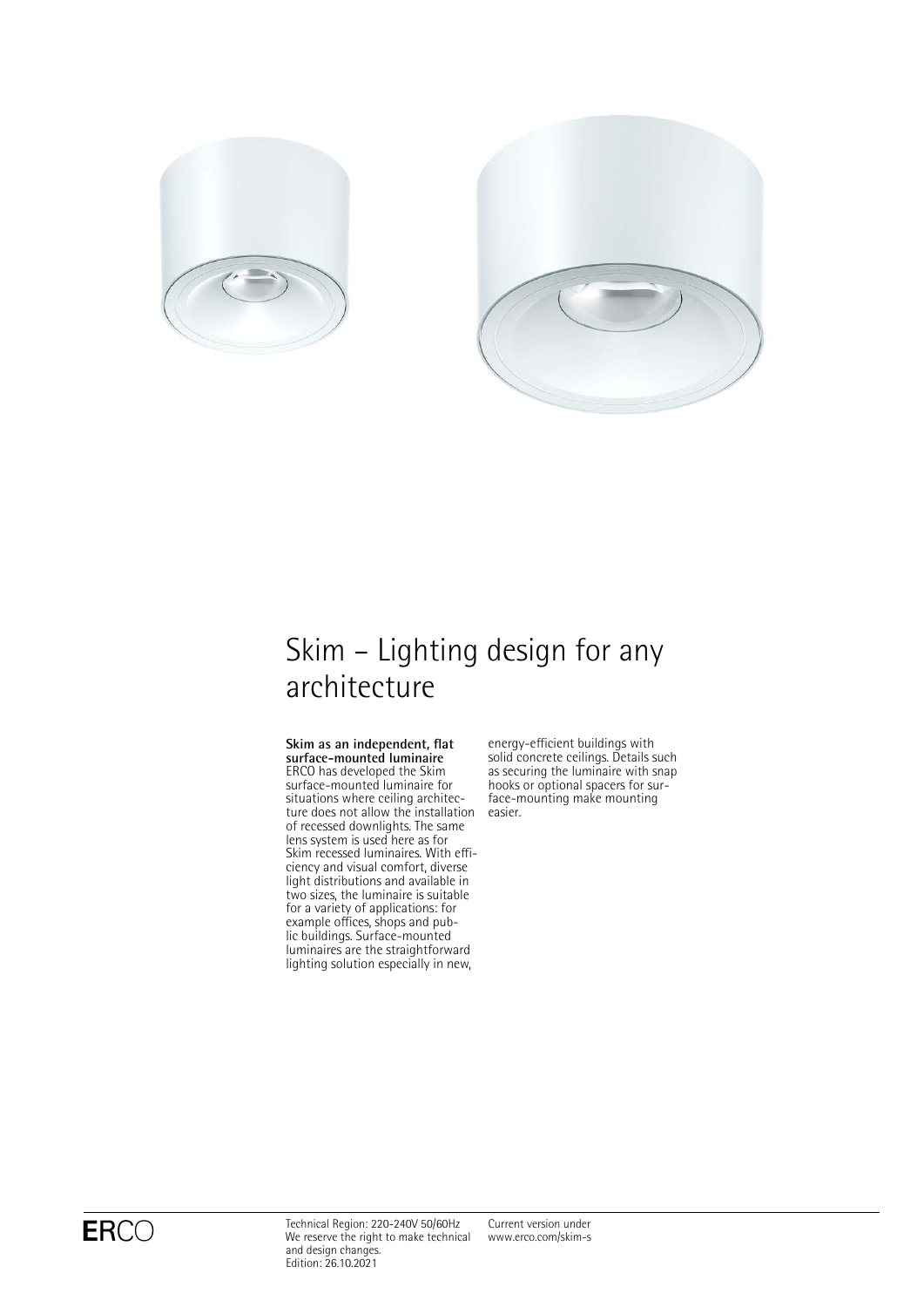

**Structure and characteristics** The features described here are typical of products in this range. Special ver-sions may offer additional or varying features. A comprehensive description of the features of individual products can be found on our website.

- 
- **1 ERCO lens system** Made of optical polymer Light distributions: wide flood, extra wide flood or oval flood

- **2 ERCO LED-module** High-power LED: warm white (2700K or 3000K) or neutral white (3500K or 4000K)
- **3 Anti-glare cone** White (RAL9016)
- 
- Optical cut-off 30° Polymer
- 

- **4 Cylinder** White (RAL9010)
- Cast aluminium, powder-coated Ceiling fixture: metal
- 
- **5 Control gear** Switchable, phase dimmable or DALI
- dimmable Phase dimmable version: Dimming with external dimmers possible

# (trailing edge)

**Variants on request**<br>– Housing: 10,000 further colours<br>Please contact your ERCO consultant.



Design and application: [www.erco.com/skim-s](http://www.erco.com/skim-s)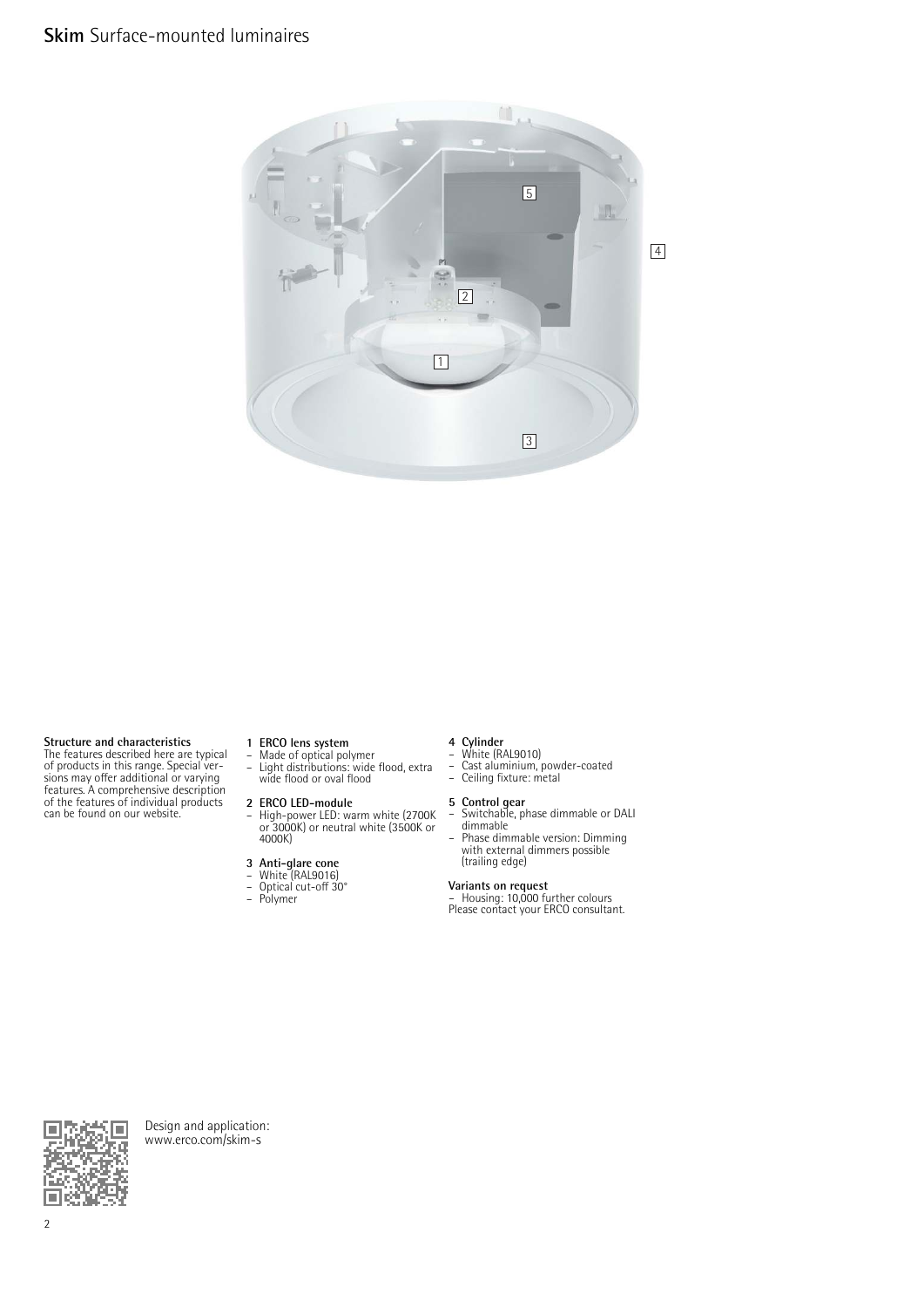## **Skim** Surface-mounted luminaires



**Suitable for office workstations** ERCO develops luminaires with the specifications of good glare control and high visual comfort. UGR values are used as support for purely norm-referenced lighting. With downlights though this should not be carried out using 'blanket' values, but should be implemented according to the individual arrangement of luminaires in the room.



**Small luminaire dimensions** Small luminaires are discreet and place the focus on the light itself. Compact luminaire dimensions are particularly advantageous with small rooms.



**Very good price performance ratio** Skim surface-mounted luminaires offer an attractive price/performance ratio – an advantage with planning tasks aiming for costeffectiveness.

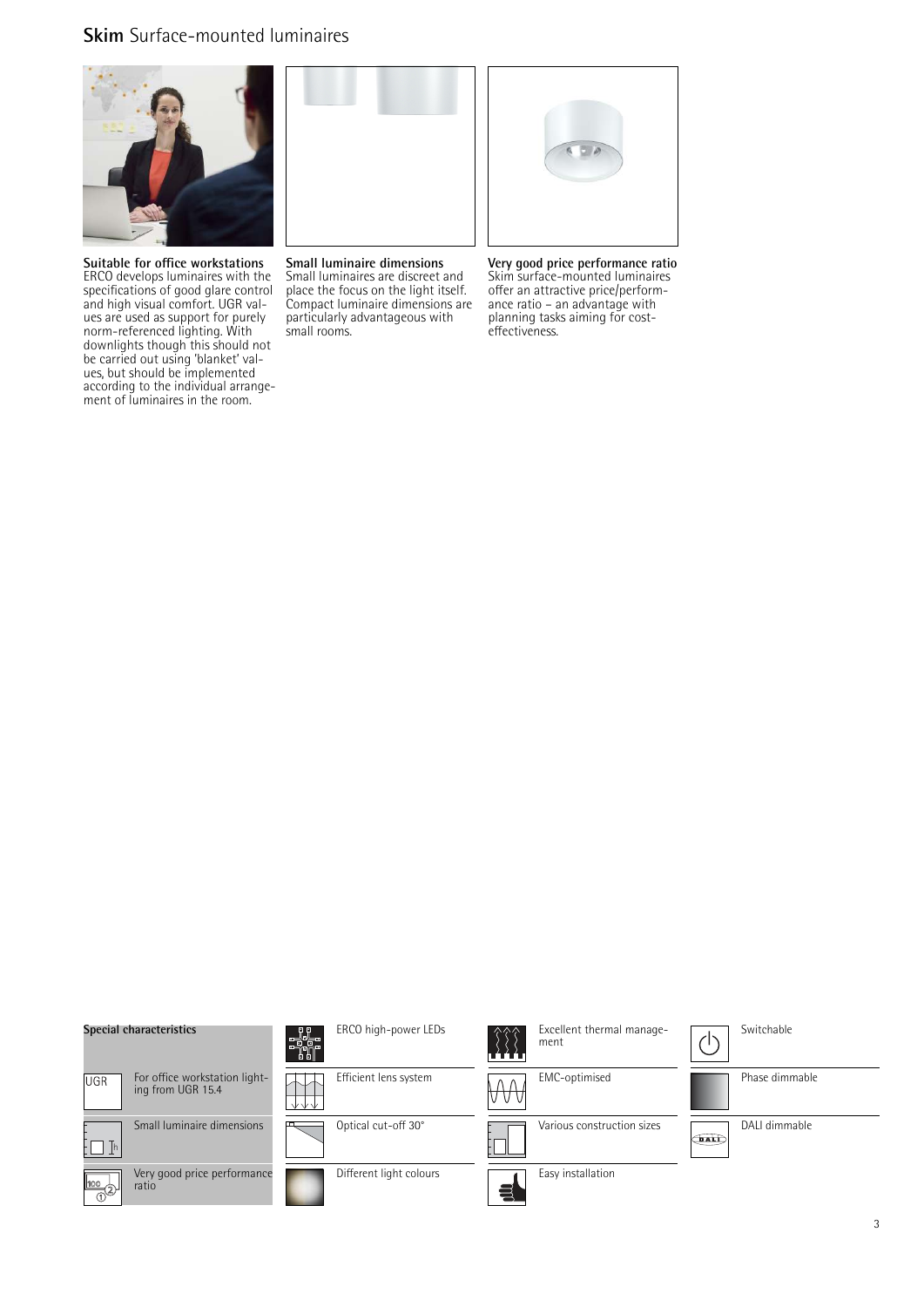## **Skim** Surface-mounted luminaires – Luminaire arrangement

### **Surface-mounted downlights** Wide flood, Extra wide flood









### **General lighting**

For optimum general lighting, the luminaire spacing (d) between two Skim surface-mounted downlights may, as a rough guide, be up to 1.5 times the height (h) of the luminaire above the working plane.

Arrangement: d ≤ 1.5 x h

The wall offset should be half the luminaire spacing.

Arrangement: a = d / 2

### **Linear lighting**

As a rough guide for uniform illumination, the luminaire spacing (d) between two Skim surfacemounted downlights installed in a row may be up to 1.5 times the height (h) of the luminaire above the working plane.

Arrangement: d ≤ 1.5 x h

Application area: Hallways and corridors as well as above tables.



4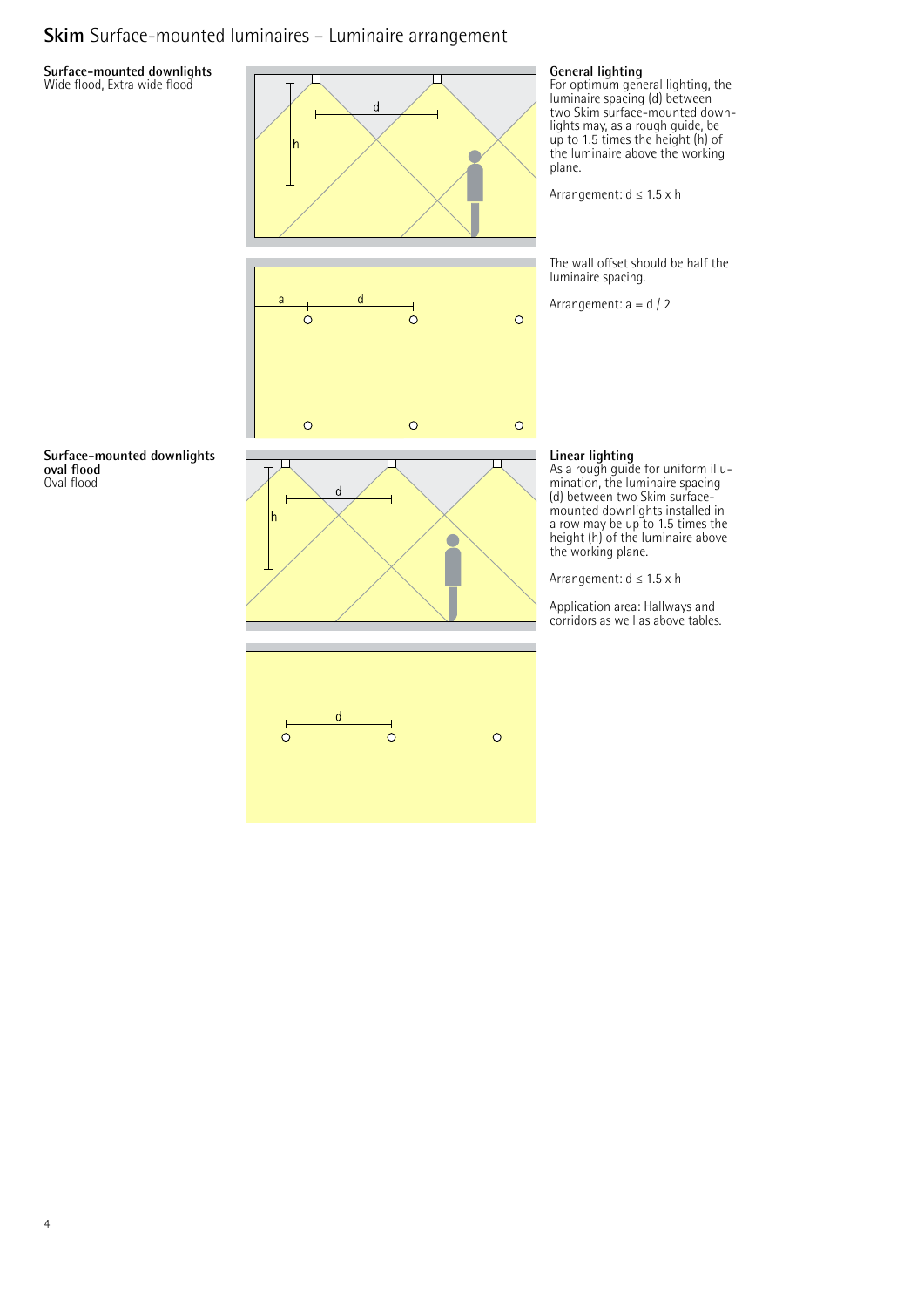Aurecon, Bris-bane. Architecture: Bates Smart. Interior design: Woods Bagot. Lighting design: Aurecon. Photo-graphy: Jackie Chan, Sydney.

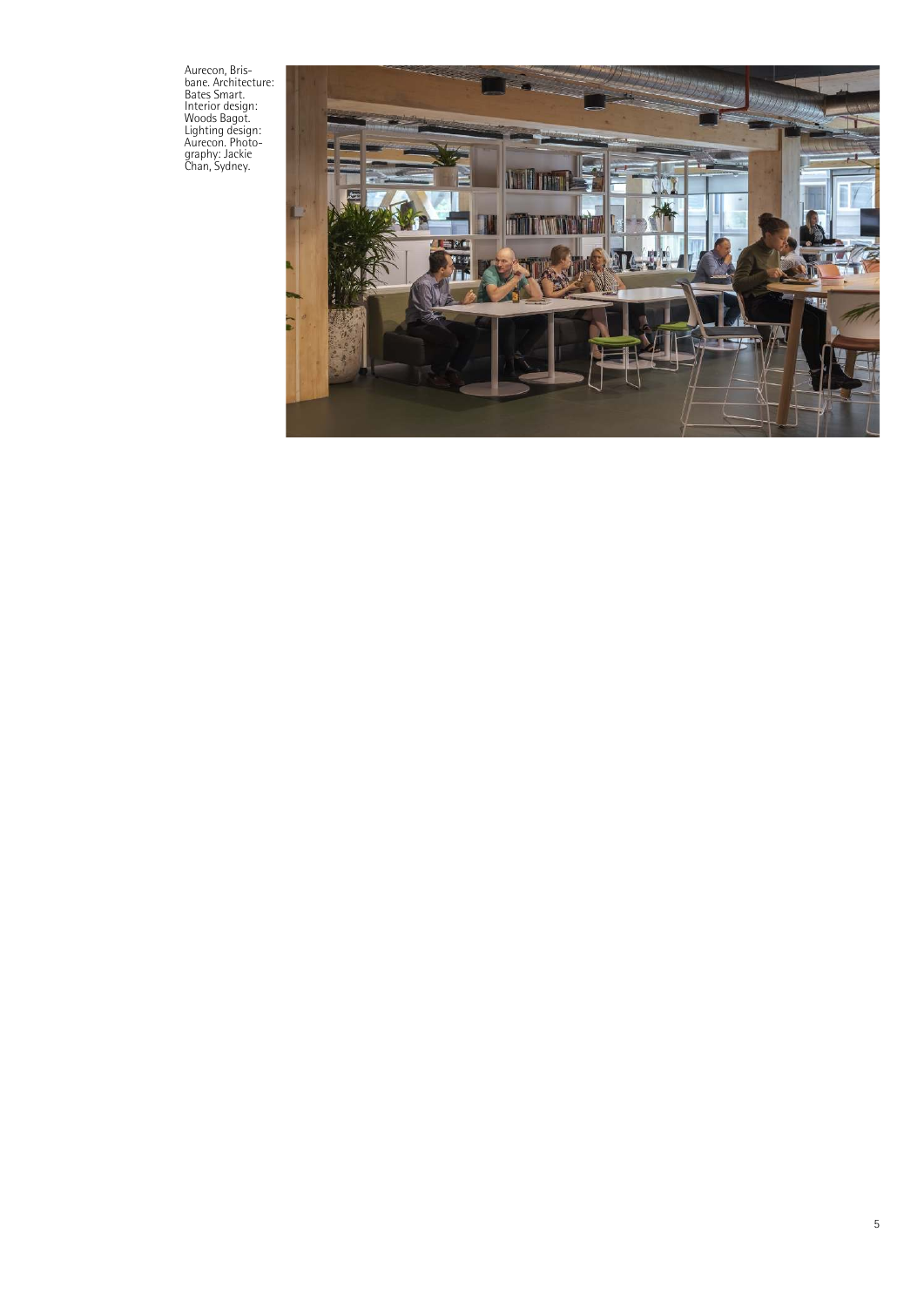# **Skim** Surface-mounted luminaires



**Accessories**

 $\begin{array}{|c|c|} \hline \mathbf{Q} & \mathbf{S} \text{pace set} \end{array}$  $|\mathfrak{o}_{\mathfrak{g}}|$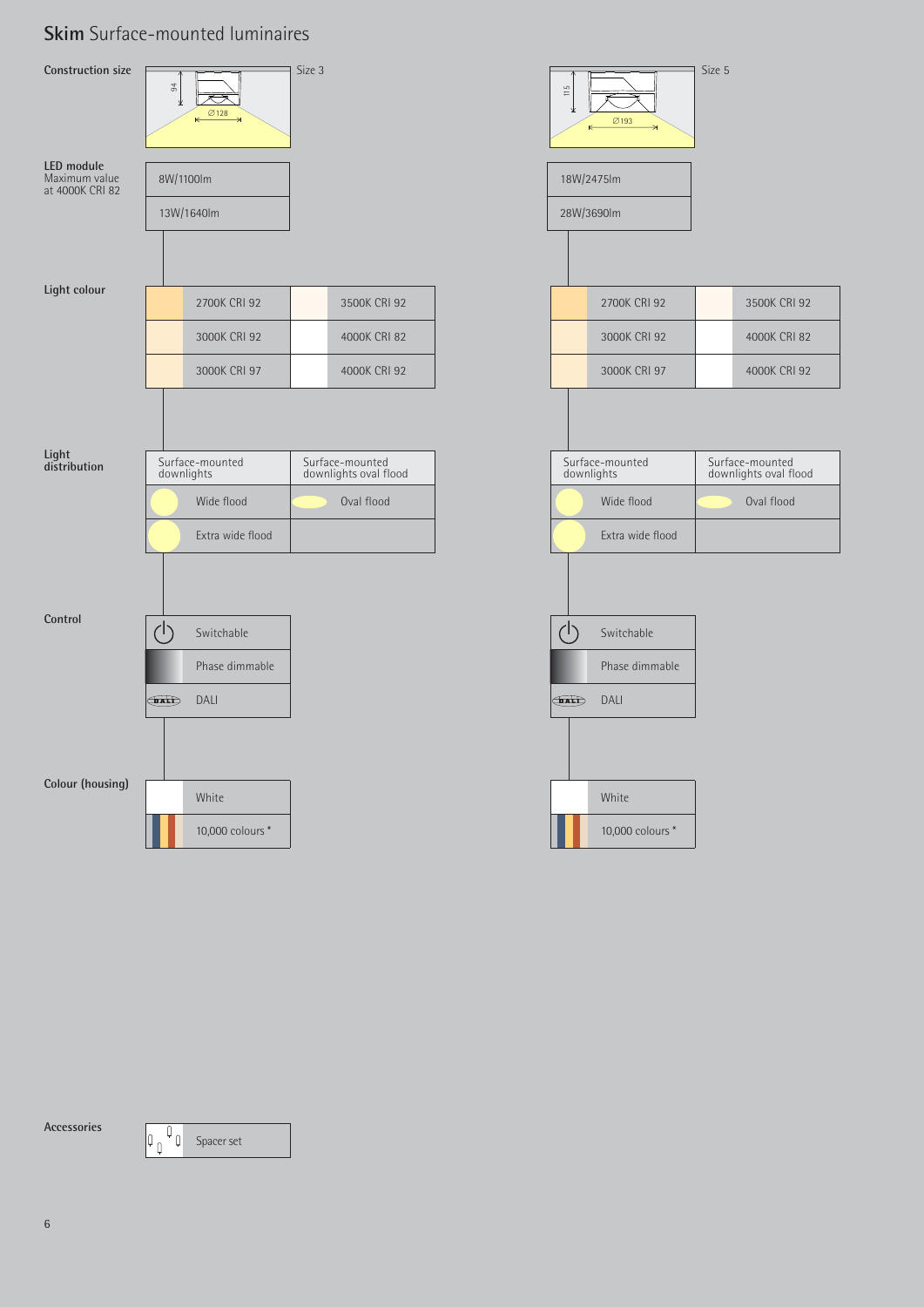

Aurecon, Brisbane. Architecture: Bates Smart. Inte-rior design: Woods Bagot. Lighting design: Aurecon. Photography: Jackie Chan, Syd-ney.

\* available on request Article numbers and planning data: www.erco.com/016061

Design and application: www.erco.com/skim-s